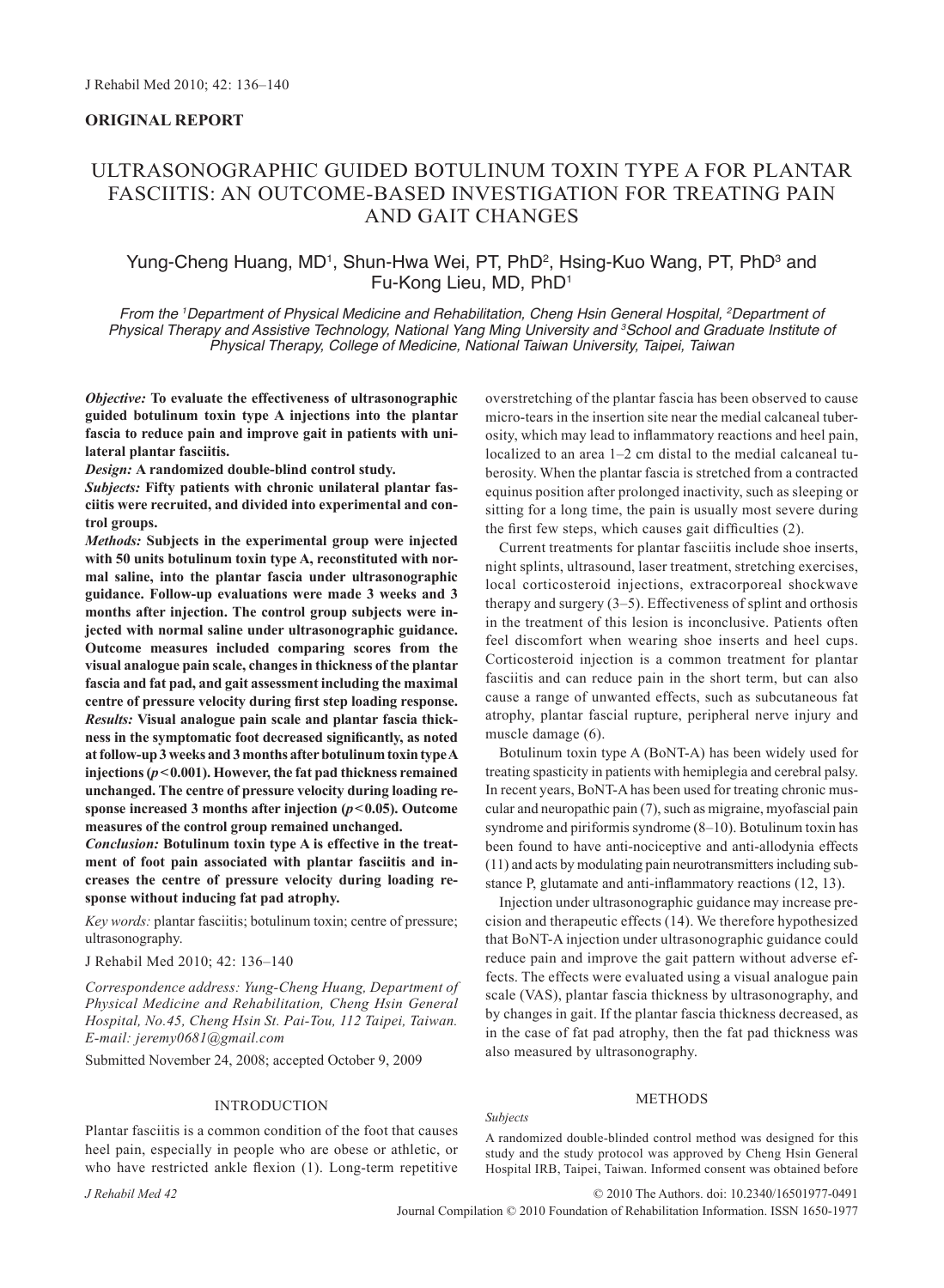patients entered the study. Subjects matched the inclusion criteria if they were at least 18 years old, had had unilateral heel pain for at least 3 months, and were diagnosed with plantar fasciitis by physical examination and ultrasonography. The acceptable criteria for diagnosing plantar fasciitis by ultrasonography included plantar fascia rupture or a plantar fascia thicker than 4 mm, as well as a decrease in echogenicity (15). Subjects were excluded on the basis of any of the following: if they had a foot deformity (congenital or acquired), pes cavus (the angle formed between the distal medial malleolus, the navicular tuberosity, and the  $1<sup>st</sup>$  metatarsal head =180 $^{\circ}$ ), any systemic disease that could have induced foot pain or a sensory disorder (e.g. diabetes, rheumatoid arthritis, seronegative arthritis), or previous surgical treatment of the affected foot. Subjects were also excluded if there was a known allergy to BoNT-A, neuromuscular junction disorder (e.g. myasthenia gravis, Lambert-Eaton disease), a current treatment with anticoagulation medication, or if they were pregnant or breastfeeding.

Fifty subjects with unilateral heel pain were recruited from the outpatient rehabilitation medicine department of Cheng Hsin General Hospital IRB, Taipei, Taiwan. Subjects were randomly assigned into 2 groups: 25 subjects in the experimental group received a BoNT-A injection, while 25 subjects in the control group received normal saline. The patients, the person doing the injections and the observer for outcome measures were all blinded to solutes of the injections. There were no significant differences in physical or demographic characteristics between the experimental and the control group among age (mean 54.4 (standard deviation  $(SD)$  9.6) vs 51.5 (5.5) years), weight (mean 63.0 (SD 11.2) vs 64.9 (9.3) kg), height (mean 160.6 (SD 8.7) vs 161.0 (8.3) cm) and male-female ratio (6:19 vs 6:19). Subjects in the experimental group received 50 units of BoNT-A (Botox, Allergan, Irvine, CA, USA), reconstituted in 1 ml normal saline, by injection into the plantar fascia under ultrasonographic guidance using a 25-gauge, 1.5 inch needle (Fig. 1). Subjects in the control group were injected with 1 ml normal saline into the plantar fascia under ultrasonographic guidance.

Subjects lay prone with their feet hanging over the edge of the bed. An ultrasonographic probe (8L-RS, GE Medical Systems, Milwaukee, WI, USA) was placed against the painful heel and the plantar fascia was visualized. The needle was inserted into the fascia via a posterior approach below the calcaneus. Ultrasonographic images of the needle showed a linear object with high echogenicity, and the needle was further inserted until the plantar fascia was reached, at which point the injection was administered.

#### *Outcome evaluation: Pain intensity and plantar fascia thickness*

Before injection, pain intensities were recorded using the 100-mm VAS, where 0 represents no pain and 10 the worst pain ever experi-



*Fig. 1.* Posterior botulinum toxin injection into the plantar fascia under ultrasonographic guidance.

enced by the subject. For ultrasonography (Logiq Book, GE Medical Systems), subjects were examined in a prone position with their feet hanging over the edge of the table. A 10 MHz linear probe was placed against the heel parallel to the plantar fascia. Only slight pressure was applied on the heel while the plantar fascia was examined. The fascia thickness was measured (in mm) near the insertion point of the calcaneal tendon (Fig. 2). The heel fat pad thickness (in mm) was measured above the plantar fascia without applying any pressure, in order to avoid compressing the fat pad.

#### *Centre of pressure velocity measurement*

The velocity of the centre of pressure (COP) in gait and the foot pressure were measured using a pressure mat (FSA, Manitoba, Canada). The first step method for evaluating the COP velocity was used in this study (16).

Prior to the test, subjects were asked to sit for at least 20 min, and then to walk in a straight line for 3 m. The first step was imposed on the pressure mat without targeting the mat. The bilateral foot COP was recorded in real time using FAS 4 software (FSA, Manitoba, Canada). A set of COP coordinates were represented as COP(X,Y), and consecutive COP coordinates as (X1,Y1), (X2,Y2), (X3,Y3)….(Xn,Yn) (17).

A custom software was written with LabVIEW 8.5 (National Instruments, Austin, TX, USA) to calculate COP displacement, velocity and acceleration. The displacement between consecutive points of the COP was calculated using the following formula:

 $\sqrt{(X2-X1)^2 + (Y2-Y1)^2}$ 

COP velocity (cm/s) values were derived from the COP displacement data by differentiation.

The COP velocity represents movements of the foot centre during the stance phase of the gait. The maximal velocity during the loading response was recorded, where the loading response phase was defined as the period from the initial contact of the foot with the floor until shortly before the foot became flat (18). The COP velocity during the loading response is used to predict the velocity of the foot when first making contact with the ground. Compared with the gait cadence, the COP velocity represents the foot velocity during the stance phase.

The subjects were examined 3 weeks and 3 months after the BoNT-A injection, respectively. At each examination, VAS, plantar fascia thickness, fat pad thickness, COP velocity and foot pressure were measured. BoNT-A has been proved to be effective in pain reduction and anti-inflammation (19). In the current study, the authors studied changes in VAS and plantar fascia thickness, respectively, to assess the effects of the injection. Ensemble gait function changes were measured by the COP velocity.



*Fig. 2.* Plantar fascia and thickness measurements by ultrasonography. (Image modified for best contrast using Photoshop CS3 (Adobe, San Jose, CA, USA)).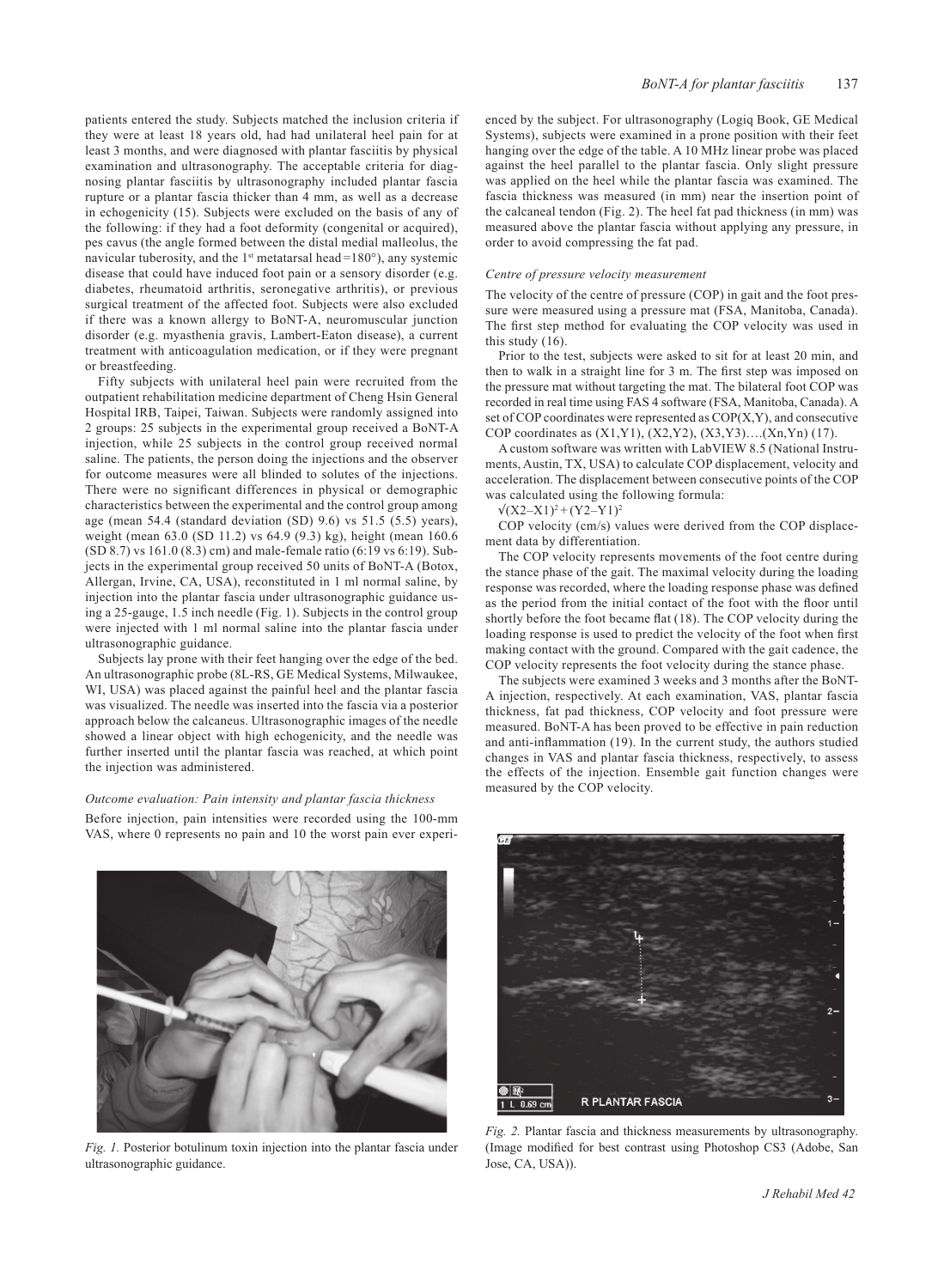### 138 *Y.-C. Huang et al.*

Table I. *Pain scale, plantar fascia and fat pad thickness in the Experimental and the Control group Data are presented as mean (standard deviation)*

|                              | Prior to injection | After 3 weeks | After 3 months | <i>p</i> -value of ANOVA |
|------------------------------|--------------------|---------------|----------------|--------------------------|
| <b>VAS</b>                   |                    |               |                |                          |
| Experimental group*          | 5.9(0.9)           | 3.4(1.0)      | 2.0(1.2)       | < 0.001                  |
| Control group                | 5.4(0.6)           | 5.1(0.8)      | 5.2(1.0)       | 0.575                    |
| Plantar fascia thickness, mm |                    |               |                |                          |
| Experimental group†          | 5.5(0.9)           | 4.2(0.8)      | 3.6(0.7)       | < 0.001                  |
| Control group                | 5.5(1.0)           | 5.6(0.9)      | 5.6(1.0)       | 0.960                    |
| Fat pad thickness, mm        |                    |               |                |                          |
| Experimental group           | 9.7(1.9)           | 10.1(1.7)     | 10.1(1.6)      | 0.652                    |
| Control group                | 10.1(1.2)          | 10.1(1.1)     | 10.0(1.1)      | 0.960                    |

\*Post hoc *p*-values all <0.001 prior to injection, after 3 weeks and after 3 months.

†Post hoc *p*-values <0.001 prior to injection, after 3 weeks and after 3 months.

Post hoc *p*-value=0.043 after 3 weeks and after 3 months.

ANOVA: analysis of variance; VAS: visual analogue scale.

#### *Statistics*

Normal distribution was confirmed in both groups. Repeated analysis of variance (ANOVA) measures combined with the post hoc test were used to determine differences in VAS, plantar fascia thickness and fat pad thickness in the experimental and control group before injection and 3 weeks and 3 months post-injection, respectively. Bilateral feet differences before and changes in the symptomatic foot before and after injection were compared using the paired t-test comparing COP velocities before and 3 months after injection. The Pearson bi-variant test was used to analyse the correlation between VAS and plantar fascia thickness. All data were analysed using SPSS 13.0 statistic software (SPSS, Chicago, IL, USA).

#### RESULTS

Compared with the control group subjects, the VAS of the BoNT-A treated subjects decreased significantly  $(p<0.001)$  in the experimental group 3 weeks and 3 months after injection, respectively (Table I). The VAS and plantar fascia thickness were reduced 3 weeks post-injection, and were further reduced after 3 months (Table I). The fat pad thickness remained unchanged between pre-injection and 3 weeks and 3 months post-injection  $(p=0.652)$ , respectively. In the control group, the pain scale, plantar fascia thickness and fat pad thickness showed no difference between pre-injection, and 3 weeks and 3 months post-injection  $(p > 0.05)$ , respectively. Compared with the control group, the VAS and plantar fascia thickness in the BoNT-A-treated subjects decreased significantly  $(p < 0.001)$ (Figs 3 and 4). Patients in the control group revealed no change in pain scores. In the Pearson bi-variant test, the results showed

Table II. *Centre of pressure velocity during loading response in the Experimental group (n=25). Data are presented as mean (standard deviation)*

|                                                      | Prior to<br>injection | After 3<br>weeks   | $p$ -value |
|------------------------------------------------------|-----------------------|--------------------|------------|
| Velocity of the symptomatic                          | 31.5(6.9)             | 39.7(6.2)          | 0.018      |
| foot $\text{(cm/s)}$<br>Velocity of the asymptomatic | 43.4 (14.9)           | $46.4(11.7)$ 0.208 |            |
| foot $\text{(cm/s)}$<br>$p$ -value                   | 0.012                 | 0.028              |            |

*J Rehabil Med 42*

a high correlation ( $p < 0.001$ ,  $r = 0.754$ ) between change in VAS and change in fascia thickness.

### *Centre of pressure velocity and analysis*

Before injection, the maximum COP velocity during the loading response in the symptomatic foot was slower than in the asymptomatic foot (Table II). The painful heel had a lower velocity during the loading response  $(p=0.018)$ . The COP velocity in the symptomatic foot increased significantly after BoNT-A injection  $(p=0.012)$ , matching the COP velocity of the asymptomatic foot.

#### DISCUSSION

In this study, the pain scale (VAS) and plantar fascia thickness decreased incrementally and significantly  $(p < 0.001)$  3 months post-injection. The pain scale and plantar fascia thickness also have a strong correlation in our study based on the Pearson bi-variant test. Although heel pain was reduced by BoNT-A,



*Fig. 3.* Visual analogue pain scale (VAS) changes including mean (standard deviation) in the experimental and the control group. A: VAS prior to injection; B: VAS 3 weeks after injection; C: VAS 3 months after injection. (\**p*<0.001).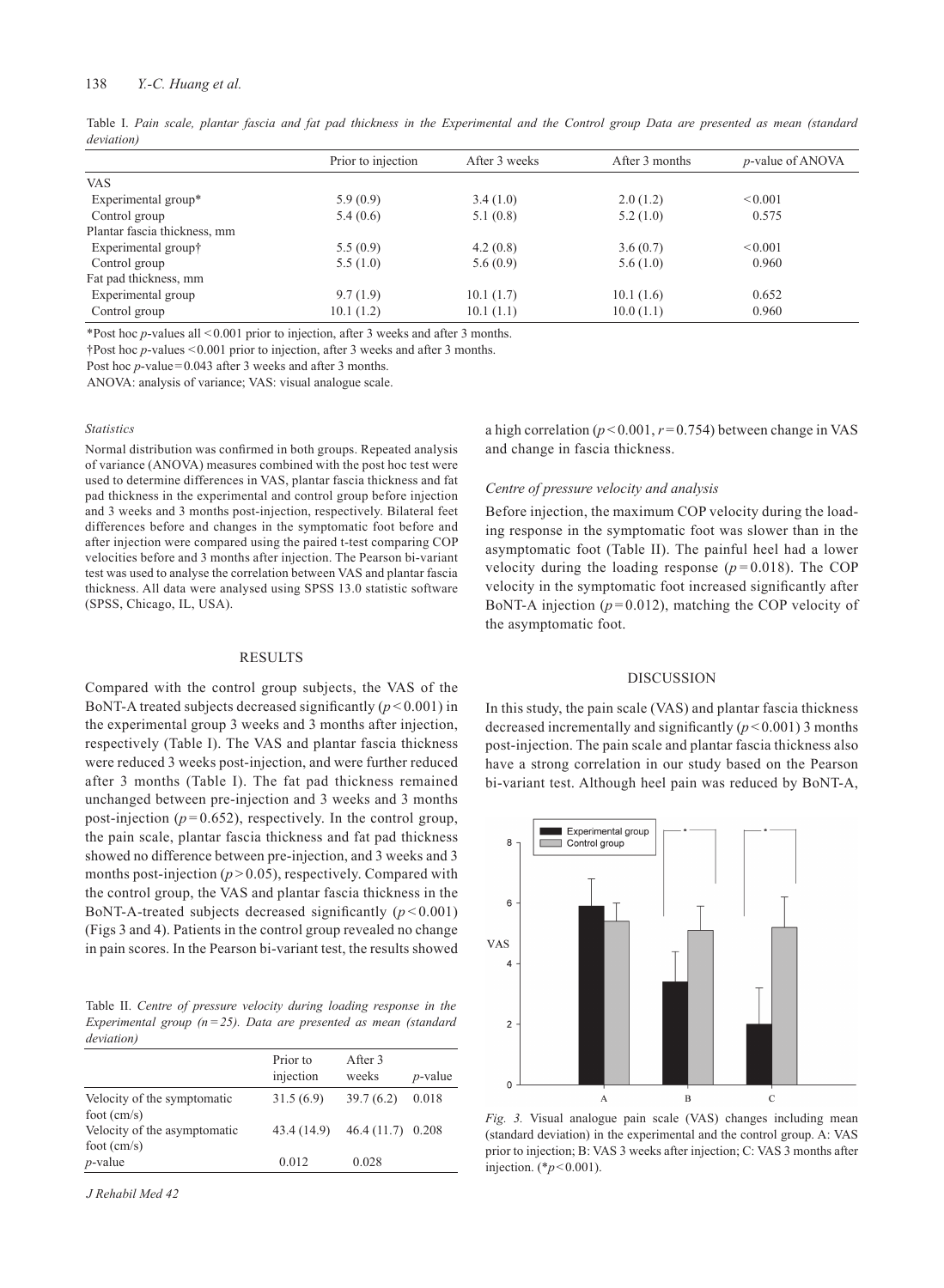

*Fig. 4.* Thickness changes including mean (standard deviation) of the plantar fascia in the experimental and control groups. A: thickness prior to injection; B: thickness 3 weeks after injection; C: thickness 3 months after injection. (\**p*<0.001).

not every subject was free of painful sensations. Hence in our study, BoNT-A decreased the pain but did not completely cure the condition.

The plantar fascia thickness is regarded as an indicator of the extent of inflammation, in which increased thickness is consistent with more severe inflammation (20). In a previous study of plantar fasciitis injection, the BoNT-A was directly injected from the sole to the fascia by palpated guidance (21). In this procedure, the physician palpated the most tender point prior to injection. The needle penetrated the fat pad directly, and hence the medication may not have been injected directly into the plantar fascia. An ultrasonographic guide injection method can provide dynamic images that allow more accurate injections. Compared with palpation guidance, sonographic guidance has the advantage of lower recurrence rates (14) and a reduced risk of fat pad injury.

We chose a posterior approach for injecting the BoNT-A due to safety considerations. Other approaches, such as medial approach injection method, would have resulted in lateral plantar nerve injury with numbness of the  $3<sup>rd</sup>$ ,  $4<sup>th</sup>$  and  $5<sup>th</sup>$  toes (22).

Increased heel pressure is considered a cause of plantar fasciitis. In this study, the fat pad remained unchanged postinjection in both the experimental and the control group. In a previous case report, steroid injections against heel pain may have caused fat pad atrophy (23), yet recurrent heel pain is caused by fat pad atrophy. Hence steroid treatment can amplify fat pad atrophy in a vicious circle. Compared with steroid injection, BoNT-A treatment does not appear to promote fat pad atrophy. Patients with plantar fasciitis usually complain of heel pain when taking their first step after waking up, or after a prolonged rest, which then lessens after further walking. We chose the measure of first step COP velocity during the loading response to analyse gait changes between bilateral feet post-injection. The COP velocity represents the foot velocity during the stance phase of the gait. In normal subjects, the COP velocity between bilateral feet is the same. In hemiplegic and knee joint osteoarthritis patients, the COP velocity can predict the difference in gait velocity between the symptomatic and asymptomatic limbs (24). The heel pain may not cause a change in the average step length and cadence. It indicates that both step length and cadence may not be sensitive parameters in measuring changes after the injection. Therefore foot COP velocity was used in this study.

Prior to injection, the COP velocity of the symptomatic foot was lower compared with the asymptomatic foot, but increased significantly after injection. The delayed COP progression may be caused by patients having a hesitant tendency because of the pain at heel strike. Another possible cause of the delayed COP progression could be the impact force from the ground. Walking more quickly leads to a greater impact force, which may induce more pain.

Recalcitrant plantar fasciitis is a difficult condition to cure, and has a tendency to recur after therapy (25). The plantar fascia is a deep tissue without a rich vascular supply. Physical therapy modalities, such as ultrasound, and oral medication, such as non-steroidal anti-inflammatory drugs (NSAID), are usually not effective in treating plantar fasciitis because the vascular supply is poor, and because symptoms readily recur after treatment.

An injection for treatment of plantar fasciitis is considered when the medication has to be delivered directly into the inflammatory plantar fascia. Steroid injection is effective in treating plantar fasciitis in the short term, but the condition has a high recurrence rate, and fat pad atrophy is sometimes noted after injection (23).

Plantar fasciotomy is an invasive method for treating recalcitrant plantar fasciitis. However, post-operative strains in the ligaments and bone were found to be excessive (26). The operation is irreversible, and future outcomes require more scrutiny to evaluate the usefulness of this procedure.

Injecting BoNT-A against plantar fasciitis was previously reported as having a long-term benefit in pain relief (27); however, we have further developed this procedure by using ultrasonographic guidance. The earlier study differed from ours by using palpation guidance injection, which has the disadvantage of less accurate drug-delivery, causing unwanted side-effects, such as fat pad atrophy and lateral plantar nerve injury. In the previous study, injections were made into the arch of the foot, and the needle effects may have been confused with myofascial pain syndrome. In contrast, we used ultrasonographic guidance to inject the BoNT-A directly into the inflammatory plantar fascia, avoiding needle penetration through the fat pad.

Previous studies have demonstrated that inflammation in plantar fascia tissue is associated with increased thickness of the fascia due to oedema and perifascial fluid collections (15, 20). Measuring the fascia thickness is an objective method for evaluating the inflammatory degree. However, the normal fascia thickness in this region is 2–4 mm. Hence, using the plantar fascia thickness as a guide for the extent of inflammation is only reliable when the thickness exceeds 4 mm.

The clinical use of BoNT-A has expanded beyond the original use of its effects on cholinergic neurons. The increasing interest